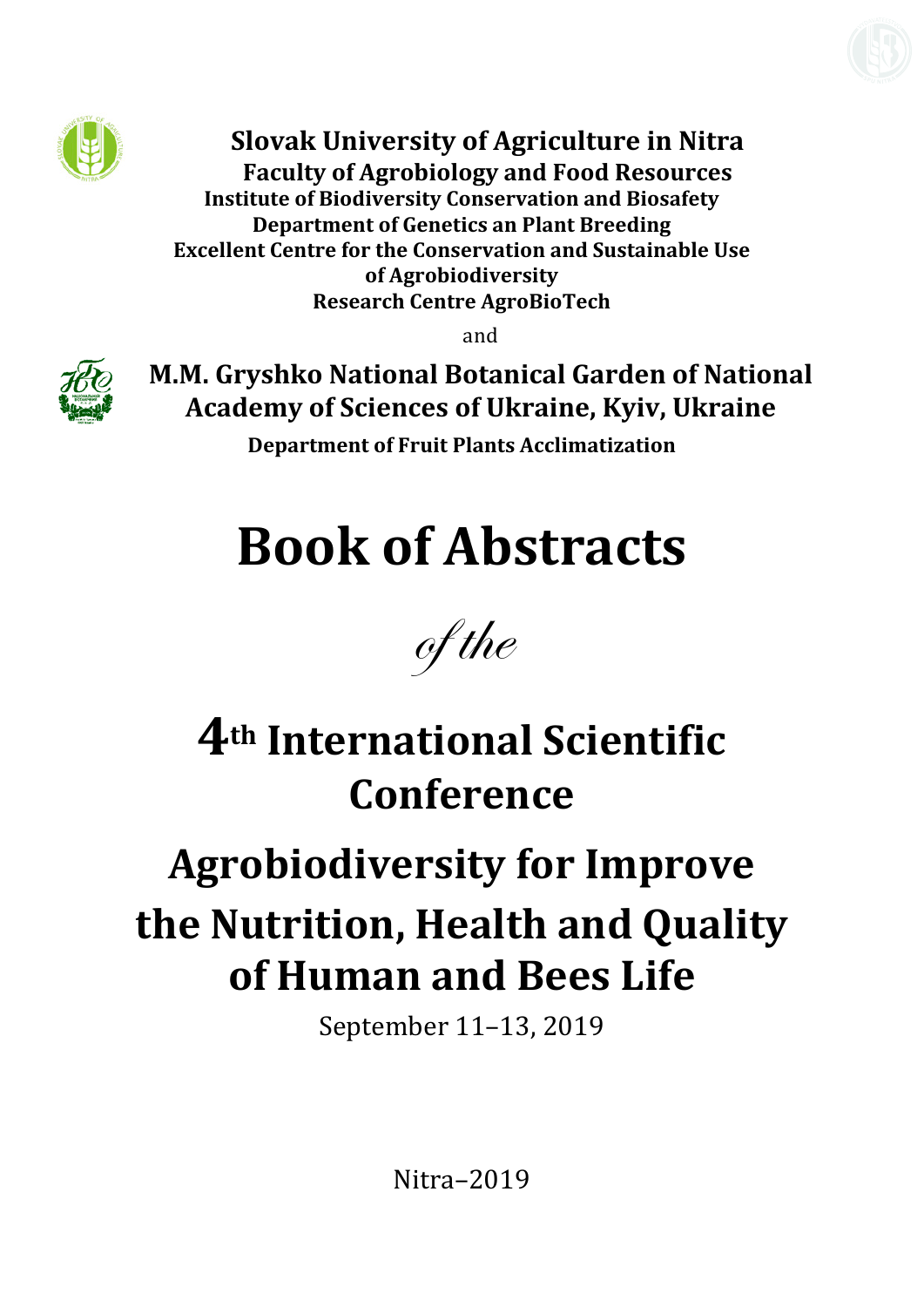

### **Co‐organizers**

Arboretum and Institute of Physiography in Bolestraszyce, Poland

Botanical Garden of Slovak University of Agriculture in Nitra, Slovak Republic

N.V. Tsitsin Main Botanical Garden of Russian Academy of Sciences, Moscow, Russian Federation

Federal State Budgetary Scientific Institution All-Russian Horticultural Institute for Breeding, Agrotechnology and Nursery, Moscow, Russian Federation

> Institute of Genetics, Physiology and Plant Protection, Republic of Moldova

Armenian State University, Yerevan, Armenia

National University of Life and Environmental Sciences of Ukraine, Kyiv, Ukraine

Uzhhorod National University, Uzhhorod, Ukraine

Institute of Rice of National Academy of Agrarian Sciences of Ukraine, Antonivka, Ukraine

National Association of Beekeepers From Republica Moldova, Chisinau

Bio Bee Clinic, Bačko Novo Selo, Republic of Serbia

Sarvas Association of Farmers 'National Traditionalists', Sarvas, Hungary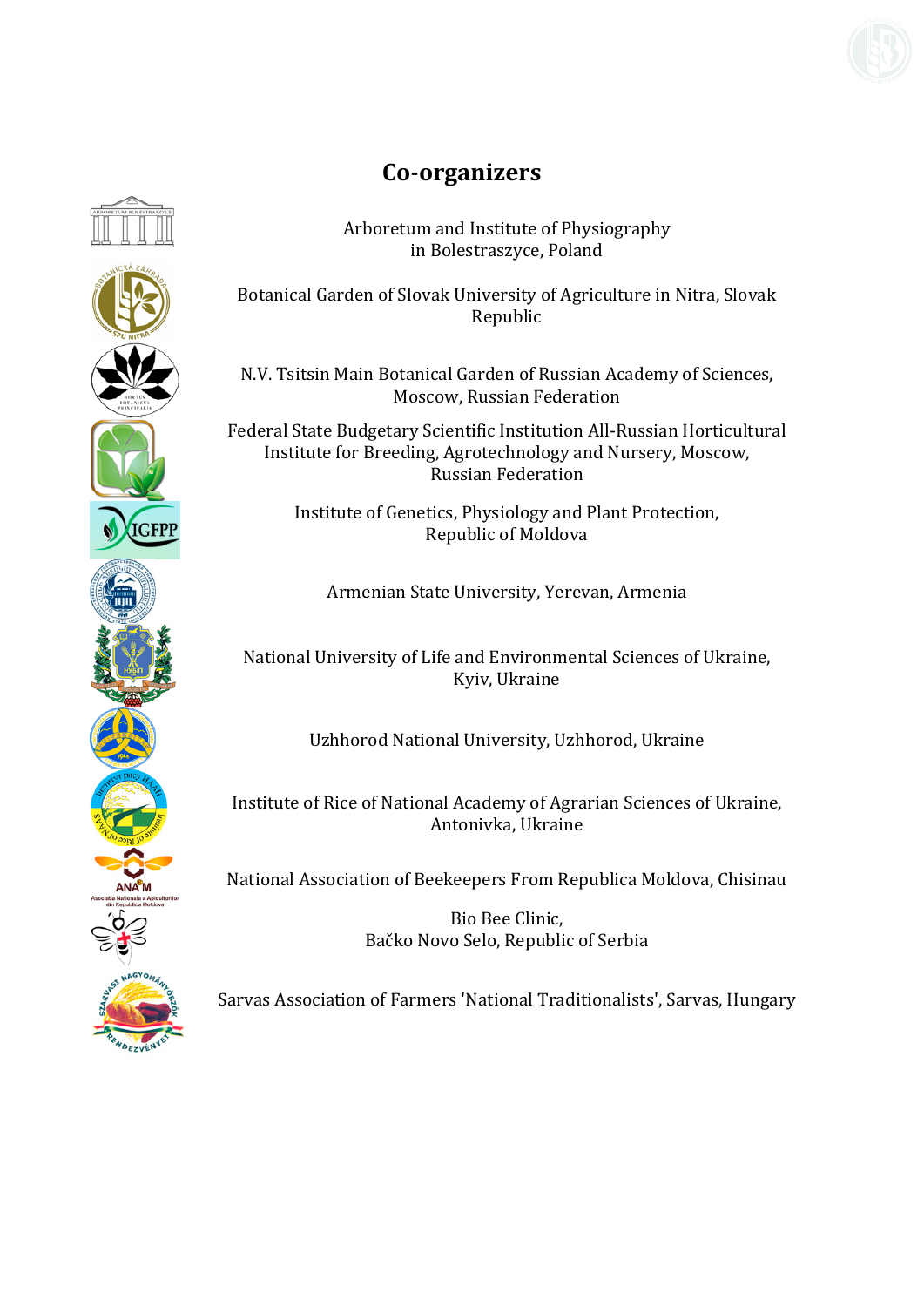

**Institutions and experts were actively involved in the organization of the International Conference**

#### **Agrobiodiversity for Improve the Nutrition, Health and Quality of Human and Bees Life**

in the framework of

### **АgroBio***Net*

International Network

within the implementation of the International Program

#### **'Agrobiodiversity for Improve the Nutrition, Health and Quality of Life'**

in the form of solved research, education and development projects and research stays

Authors and author collectives present at the international conference in lectures, posters and publications also results and knowledge obtained from the solution **Research Projects** 

#### **ITEBIO** ITMS 26220220115 **ECOVA** ITMS 26220120015 **ECOVA plus** ITMS 26220120032 **АGROBIOTECH** ITMS 26220220180 **TRIVE** ITMS 26110230085 **BIOPOTRAVINY** ITMS 25 110 320 104

**Research Programs from research stay of participants with financial support from the Agencies and the EU program**

**Ministry of Education, Science, Research and Sport of the Slovak Republic – Bilateral Agreements**

> **Slovak Academic Information Agency (SAIA) Visegrad Fund (V4) ERASMUS World**

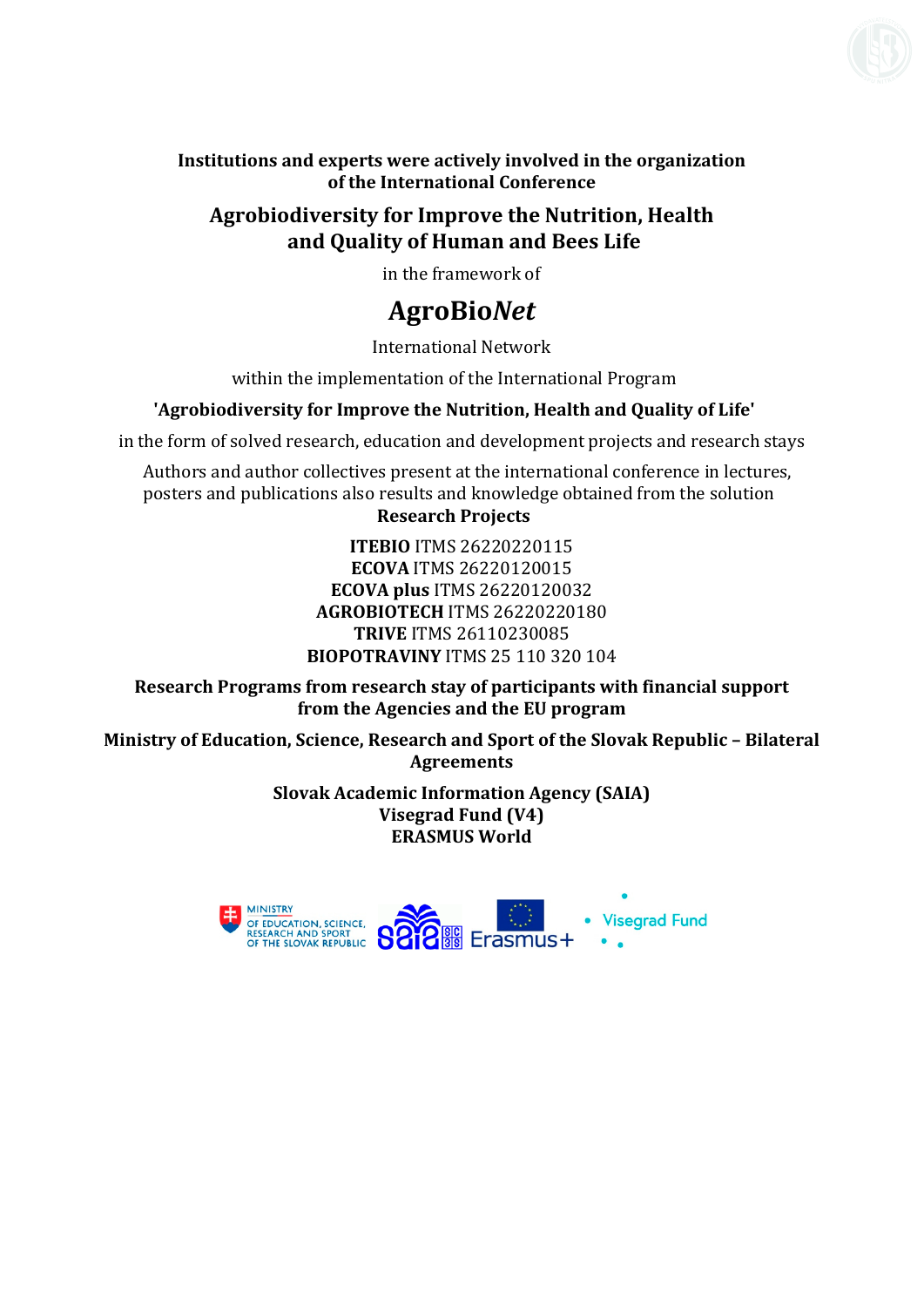**Title:** Book of Abstracts of the 4th International Scientific Conference Agrobiodiversity for Improve the Nutrition, Health and Quality of Human and Bees Life

**Editor:** Ján Brindza

**Managing Editor:** Olga Grygorieva

**Associate Editors:** Svitlana Klymenko, Olena Vergun, Vladimíra Horčinová Sedláčková

**Reviewers:** Members of International Scientific Committee of the 4th International Scientific Conference

**Author of e‐environment design, graphic design:** Radovan Ostrovský

**Cover designed:** Olga Grygorieva

**Publication place:** Nitra

**Publication date:** 2019

**Language:** English

**Format:** B5

**Edition:** AgroBio*Net*

**Publisher:** Slovak University of Agriculture in Nitra

The publication in printed and electronic form was approved by Rector of the Slovak University of Agriculture in Nitra assoc. Prof. Klaudia Halászová, on 18 October 2019 as Proceedings of Scientific Abstracts from the International Conference.

All rights reserved.

In Abstracts Book prepared with minor editing and published, corresponding co-authors are responsible for the accuracy of their submitted abstracts.

**Copyright © 2019** 

**e‐ISBN 978‐80‐552‐2070‐3 print ISBN 978‐80‐552‐2037‐6** 

**DOI: https://doi.org/10.15414/2019.9788055220703**

This work is published under the license of the Creative Commons Attribution-NonCommercial 4.0 International Public License (CC BY-NC 4.0) https://creativecommons.org/licenses/bync/4.0/legalcode

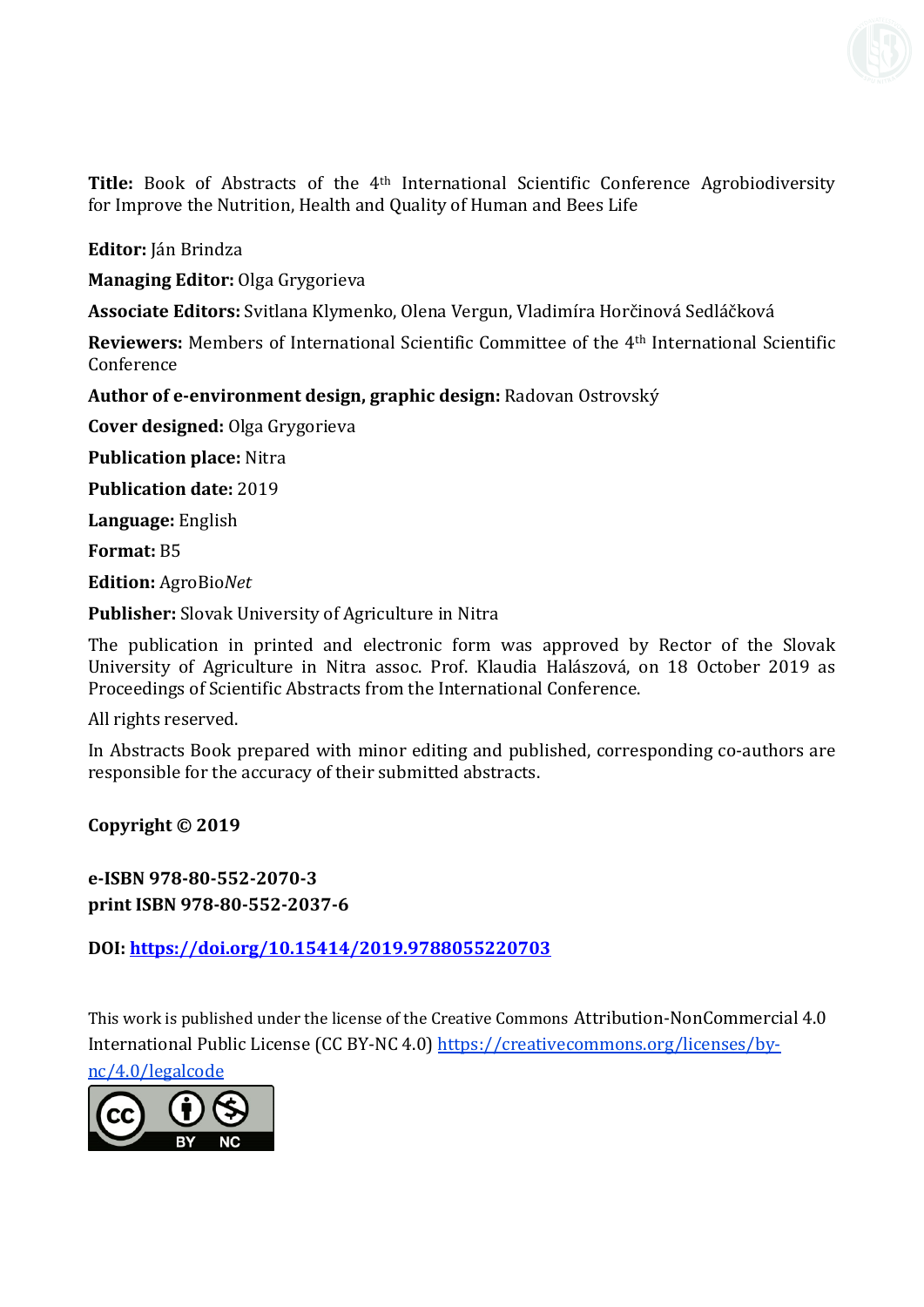#### **Welcome to 4th International Scientific Conference**

#### **Dear Participants**

For us, the organizers of the 4th International Conference 'Agrobiodiversity to Improve Nutrition, Health and Quality of Human and Bees Life', it is a great pleasure and as well as a great honour to welcome you to Slovakia, the ancient city Nitra and on the Slovak University of Agriculture in Nitra.

The Congress Centre of the Slovak University of Agriculture in Nitra will be the venue of scientific and academic discussions, presentations, interventions, confrontation of opinions, exchange of knowledge and experience, initialing new contacts and meetings of cooperating members of AgroBio*Net* International network.

The Slovak University of Agriculture in Nitra, represented by the Institute of Biodiversity Conservation and Biosafety and the M.M. Gryschko National Botanical Garden at the National Academy of Sciences of Ukraine in Kyiv, represented by the Department of Plant Introduction, initiated in 2013 the international conferences about biodiversity and agrobiodiversity and they want to continue and develop them.

The reason is very simple. The theme of International Conferences focused on the conservation and usage of agrobiodiversity to improve nutrition, health and quality of life is the foundation of the present civilization. Therefore, the issue brings together not only all-conference participants but also other botanists, researchers, breeders, seedsmen, growers, processors and other professions they recognize, using not only traditional plant species but also forgotten, less-used and less-known species for food security, food safety and resolving the other needs of civilization.

This is evidenced by the very extensive focus of the presented knowledge and results achieved in the solution of research and development projects of research and academic institutions processed in the form of abstracts in the submitted publication of this year's international conferences.

Researchers' efforts to conduct experiments aimed at preserving, identifying, evaluating, expanding and exploiting the unique phenomenon of biodiversity and the still undervalued use of agri-biodiversity are also evidence that, despite the lack of fund, technical equipment, and national governments understanding, researchers present extensive original knowledge and results.

On behalf of the organizers of this conference, we wish all participants a pleasant stay in Slovakia, in the city Nitra and at the Slovak University of Agriculture in Nitra. I wish to all authors and co-authors of the presented scientific publications a successful presentation in a creative atmosphere.

The International Conference organizers also thank all the other co-organizers of the international conference for their help and support!

> **Assoc.** Prof. Ján Brindza **Institute of Biodiversity Conservation and Biosafety, Slovak University of Agriculture in Nitra**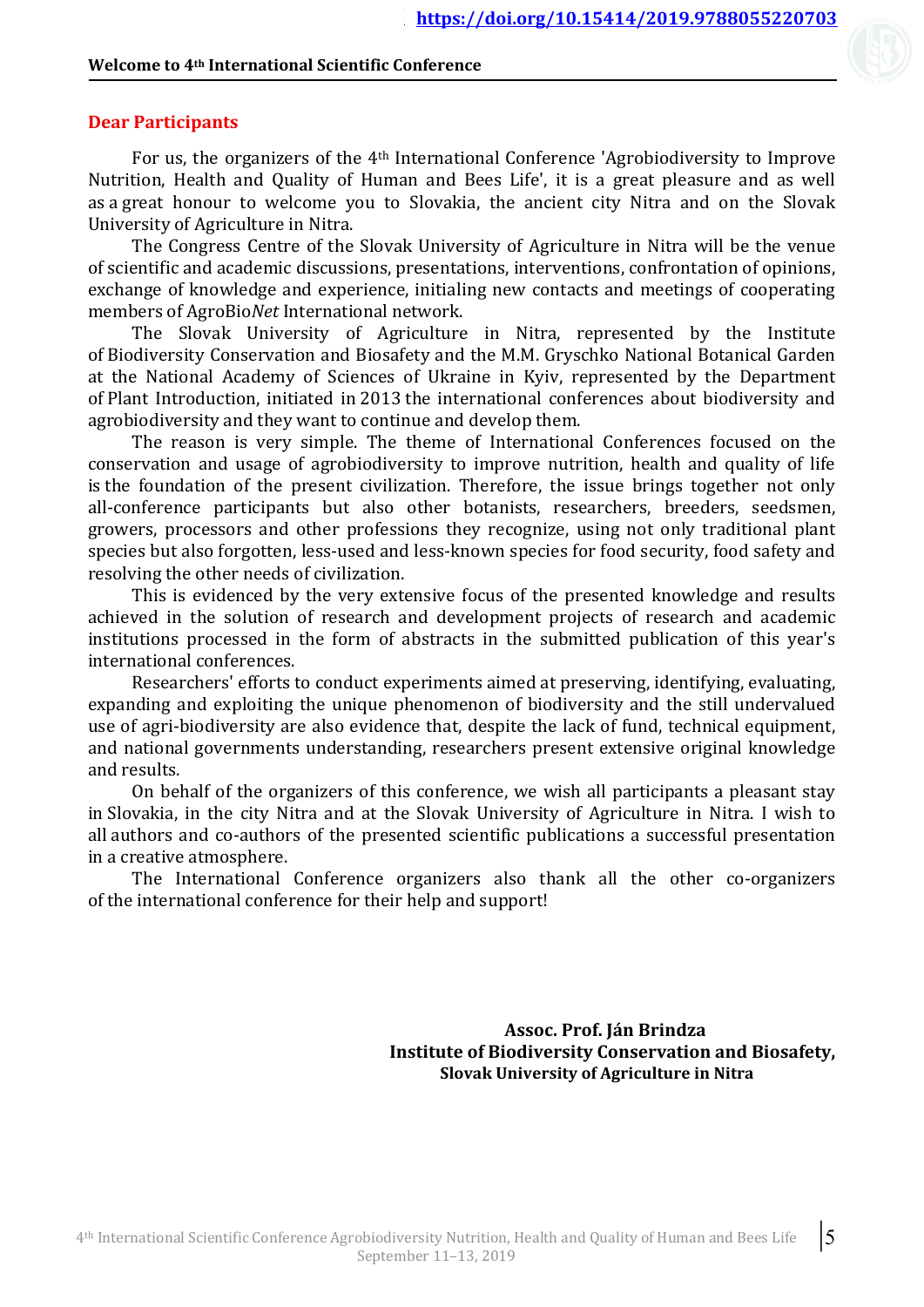#### **COMMITTEES**

#### **Honorary Committee**

Assoc. Prof. **Klaudia Halászová** – Rector of Slovak University of Agriculture in Nitra, Slovak Republic

Prof. Dr. **Nataliia Zaimenko** – Director of M.M. Gryshko National Botanical Garden of the National Academy of Science of Ukraine, Kyiv

#### **President of Scientific Committee**

Assoc. Prof. **Peter Ondrišík** – Faculty of Agobiology and Food Resources, SUA, Slovakia

#### **International Scientific Committee**

#### **Ukraine**

Prof. **Svitlana Klymenko** – M.M. Gryshko National Botanical Garden of the National Academy of Science of Ukraine, Kyiv

Prof. Dr. **Dzhamal Rakhmetov** – M.M. Gryshko National Botanical Garden of the National Academy of Science of Ukraine, Kyiv

Prof. Dr. **Valeriy Brovarskiy** – National University of Life and Environmental Sciences of Ukraine in Kyiv

Prof. Dr. **Oksana Hanych** – Institute of Phytotherapy, Uzghorod National University, Uzghorod

Prof. **Mykhailo Kryvyi** – Zhytomyr National Agroecological University, Zhytomyr Dr. **Roman Ivannikov** – M.M. Gryshko National Botanical Garden of the National Academy of Science of Ukraine, Kyiv

Assoc. Prof. **Andriy Prokopiv** – Botanical Garden of the Ivan Franko National University of Lviv

Assoc. Prof. **Leonora Adamchuk** – National University of Life and Environmental Sciences, Kyiv

**Liudmyla Svydenko**, PhD. – State Enterprise 'Experimental Farm Novokakhovsky' of Institute of Rice of the National Academy of Agrarian Sciences, Plodove

**Olga Grygorieva**, PhD. – M.M. Gryshko National Botanical Garden of the National Academy of Science of Ukraine, Kyiv

**Olena Vergun**, PhD. – M.M. Gryshko National Botanical Garden of the National Academy of Science of Ukraine, Kyiv

#### **Poland**

Dr. **Narcyz Piórecki** – Arboretum and Institute of Physiography in Bolestraszyce Prof. **Alicja Kucharska** – Wrocław University of Environmental and Life Science, Wrocław

#### **Bulgaria**

Assoc. Prof. **Tatyana Yoncheva**, Institute of Viticulture and Enology, Pleven, Bulgaria

#### **Serbia**

Emeritus prof. **Ján Kisgeci** – University of Novi Sad Ing. **Jozef Gašparovski** – President of Center for Organic production, Selenca

#### **Russia**

Prof. Dr. **Yulia Vinogradova** – Tsytsin Main Moscow Botanical Garden of Academy of Sciences, Moscow

Dr. **Olga Shelepova** – Tsytsin Main Moscow Botanical Garden of Academy of Sciences, Moscow